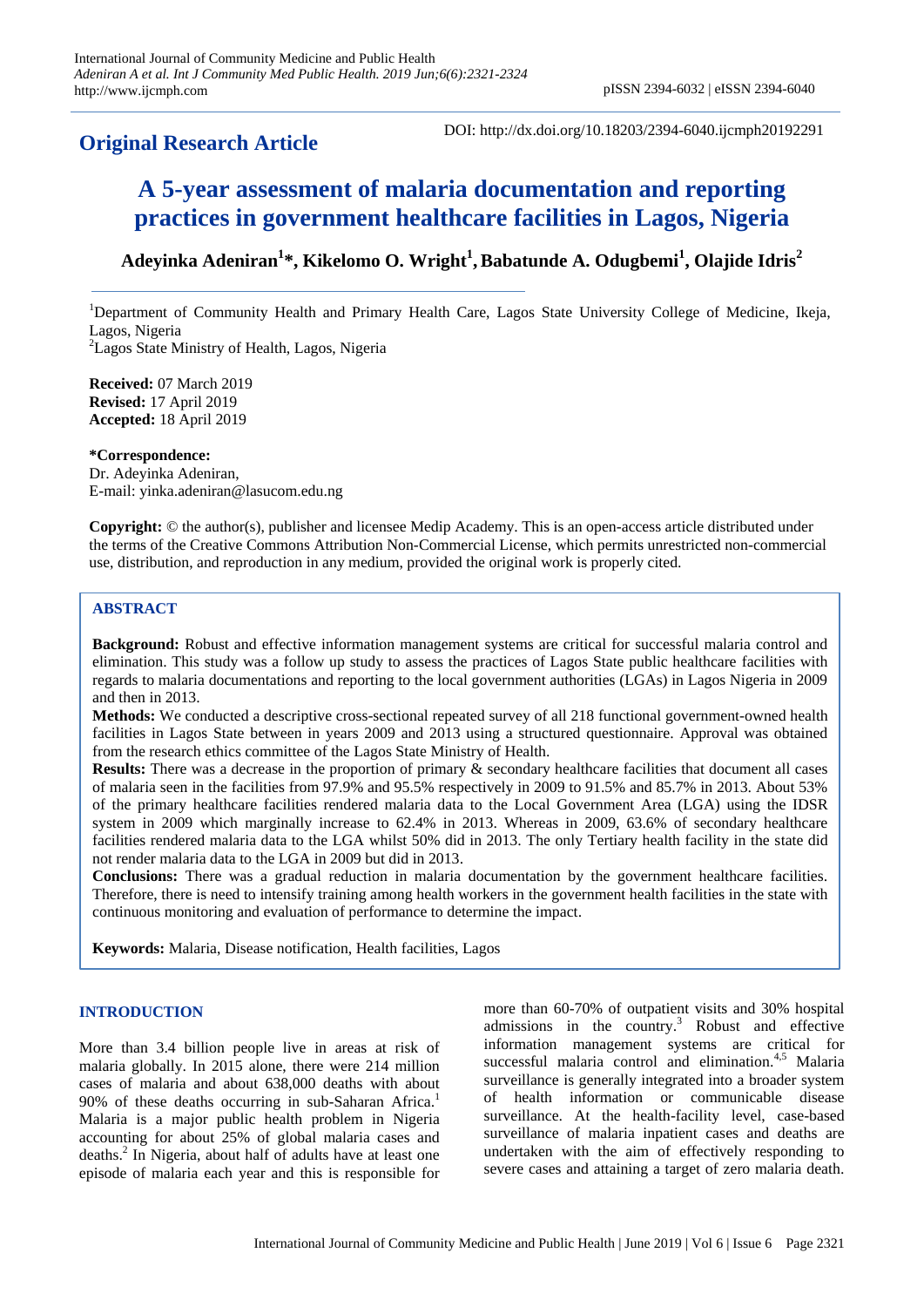Routine health facility data are less expensive to obtain than survey data and also help to build capacity. <sup>8</sup> The International Health Regulations (IHR 2005) require Member States to strengthen their existing capacity for disease surveillance and response using the IDSR strategy. However, this is still not well implemented in most of the developing countries.<sup>9,10</sup> In 2012 According to World Health Organization (WHO), 62 out of 103 countries that had ongoing malaria transmission had reporting systems considered to be sufficiently consistent for policy decisions regarding malaria trends between 2000–2012. In the 41 outstanding countries, which account for 80% of estimated cases, it was not possible to reliably assess malaria trends using the data submitted to WHO information management systems. Health information management systems are weakest where the malaria burden is greatest.<sup>11</sup> In a study by Jeddah governorate to assess the reporting of weekly reportable communicable diseases at the health facility level, 86% of government facilities were reporting communicable diseases.<sup>12</sup>

Lagos State being one of the most populous States in Nigeria is being faced with challenges of inadequate capacity for effective malaria surveillance according to the current WHO guidelines. All state-owned Healthcare facilities are expected to provide disease data timely and regularly to the LGA where they are located using approved IDSR reporting format. Some diseases must be reported within 24 hours, they should be reported immediately to the department as soon as they are suspected. Other diseases are reported weekly or monthly. At the LGA level, analysis and feedback to health facilities is expected to be done. The Epidemiology unit of the State Ministry of Health collates data from the LGAs and forwards it to the Epidemiology Division of the Federal Ministry of Health  $(FMoH).<sup>13</sup>$  The aim of this study was to assess the malaria documentation and reporting practices of all governmentowned health care facility of Lagos Nigeria in years 2009 and 2013.

#### **METHODS**

The Lagos State Ministry of Health supervises and coordinates activities of the two hundred and eighteen (218) government-owned facilities providing primary, secondary and tertiary health care to the citizenry.

This study was designed as a repeated cross-sectional study to assess the state government-funded health institutional practices regarding malaria documentation & reporting over a 5-year period. A structured questionnaire was used for data collection from the leadership of the health facilities by trained interviewers at each health facility to the head of the facility or officer-in-charge of reporting activities in each facility. Baseline data collection took place in 2009 at each health facility with the aid of pre-tested guide which was adapted from the WHO protocol for the assessment of national communicable disease surveillance and response.<sup>14</sup> A repeat assessment was conducted in 2013 using the same instrument.

All the 218 health facilities owned by the state government were included in this study

Data processing and analysis were carried out using Epiinfo statistical software version 7.0.8.3 of the Centers for Disease Control and Prevention (CDC). Categorical data were presented as frequency tables and Charts. Pearson's chi square test  $\&$  fishers' exact tests were used to assess the association between categorical variables. Statistical significance level was set at p<0.05.

Approval was obtained from the research ethics committee of the Lagos State Ministry of Health, Nigeria.

### **RESULTS**

All the 218 facilities were assessed. These included one Tertiary Hospital; 195 PHCs in 2009 and 189 in 2013, and 22 secondary healthcare facilities in 2009 and 28 in 2013 (Table 1).

#### **Table 1: Category of facility.**

| <b>Category of facility</b> | 2009       | 2013       |
|-----------------------------|------------|------------|
|                             | N(%)       | $N(\%)$    |
| <b>PHC</b>                  | 195 (89.4) | 189 (86.7) |
| <b>Secondary</b>            | 22(10.1)   | 28 (12.8)  |
| <b>Tertiary</b>             | 1(0.5)     | 1(0.5)     |
| <b>Total</b>                | 218 (100)  | 218 (100)  |

 $\chi^2$ =5.89, p=0.147<sup>!</sup>



#### **Figure 1: Documentation of malaria cases in the public health care facilities.**

There was a decrease in the proportion of primary & secondary healthcare facilities that documented all cases of malaria seen in their facilities in 2009 from 97.9% and 95.5% respectively to 91.5% and 85.7% in 2013 (Figure 1). About 99% of the primary healthcare facilities kept records of all diseases in 2009 which was very minimally different from 98% in 2013 ( $p<0.05$ ). All the secondary and tertiary facilities kept records of all diseases seen in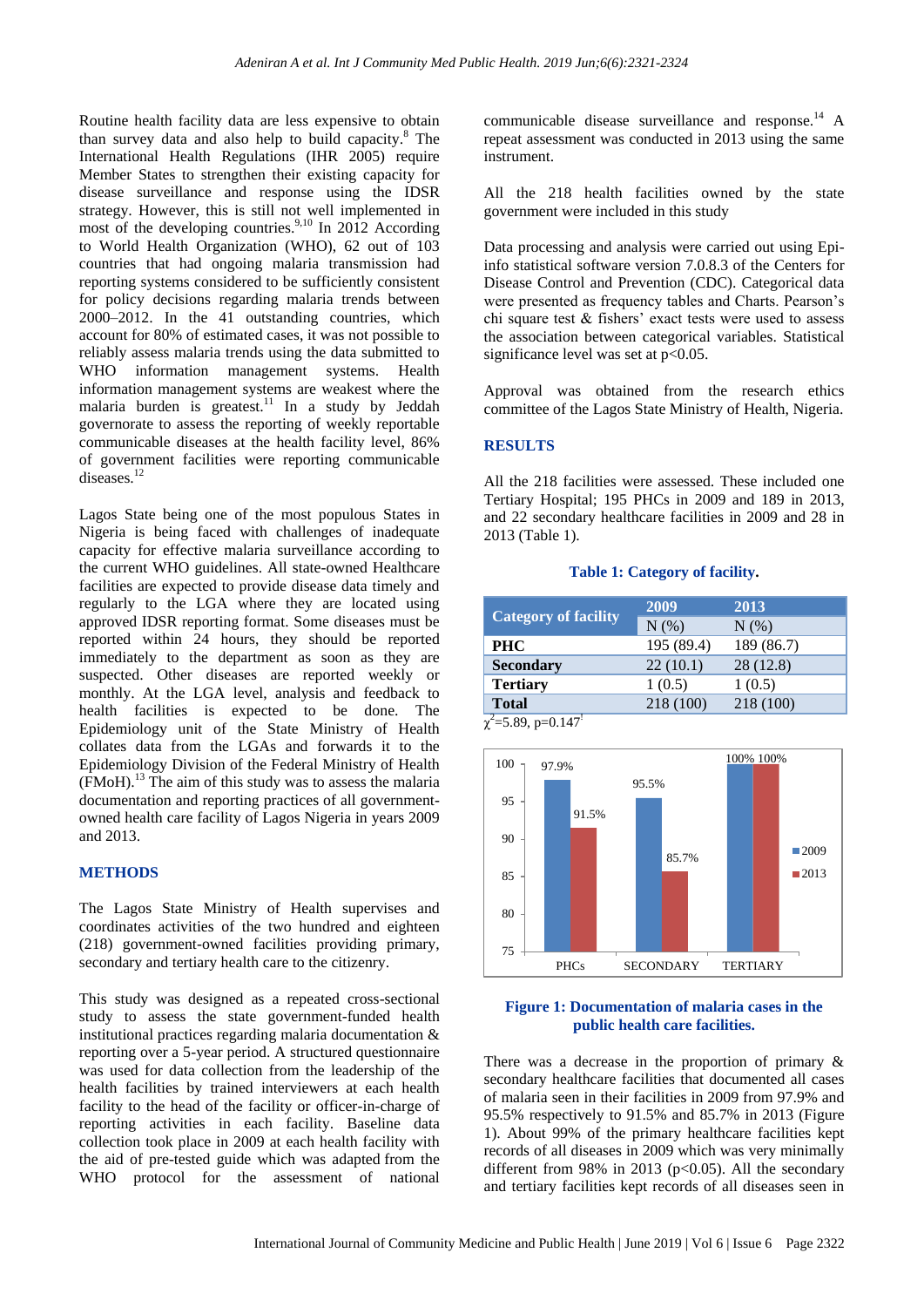their facilities in 2009 but a there was a disease in the proportion of secondary facilities (93%) that kept records

of all cases in 2013, though this was not statistically significant  $(p>0.05)$ .

**Table 2: Record keeping & IDSR reporting practices in the facilities.**

| Record keeping/rendering for malaria | 2009      | 2013       | $\chi^2$ | <b>P</b> value |
|--------------------------------------|-----------|------------|----------|----------------|
| Keep records of all diseases seen    | N(%       | N(%)       |          |                |
| <b>PHC</b>                           | 192(98.5) | 186 (98.4) | 0.0      | $1.000*$       |
| Secondary facilities                 | 22(100)   | 26(92.8)   | 1.6      | $0.497*$       |
| Tertiary                             | 1(100)    | 1(100)     | 0.0      | $1.000*$       |
| <b>Heard of IDSR</b>                 |           |            |          |                |
| <b>PHC</b>                           | 106(54.4) | 135(71.4)  | 11.9     | 0.001          |
| Secondary facilities                 | 17(77.3)  | 16(57.1)   | 2.2      | 0.118          |
| Tertiary                             | 1(100)    | 1(100)     | 0.0      | $1.000*$       |
| Render malaria data to LGA           |           |            |          |                |
| <b>PHC</b>                           | 104(53.3) | 118(62.4)  | 3.2      | 0.071          |
| Secondary facilities                 | 14(63.6)  | 14(50.0)   | 1.0      | 0.326          |
| Tertiary                             | 0(0.0)    | 1(100)     | 0.8      | $1.000*$       |

\*fisher's exact p value.

About 54% of the primary healthcare facilities heads were aware of IDSR in 2009 compared to 71.4% in 2013 and this was statistically significant  $(p<0.05)$ . Whereas in the secondary health facilities, 77.3% of the heads were aware of IDSR in 2009, but only 57.1% of were aware in 2013, although not statistically significant (p>0.05). The heads of the tertiary healthcare facilities were aware of IDSR both in 2009 and 2013 (Table 2).

Furthermore, just about 53% of the primary healthcare facilities rendered data on malaria to the LGA using the IDSR system in 2009 which marginally increased to 62.4% in 2013 ( $p > 0.05$ ). However, though there was a decrease from 63.6% of secondary healthcare facilities who rendered malaria data to the LGA in 2009 to just about 50% in 2013, this was not statistically significant  $(p>0.05)$ . The only tertiary health facility in the state did not render malaria data to the LGA in 2009 but did in 2013.

#### **DISCUSSION**

Proper documentation & timely notification of diseases are important sources of epidemiological information for effective prevention and control actions. The State Ministry of Health, in a programme tagged EKO Malaria-Free Campaign, implemented several malaria control programmes and interventions which involved supply of malaria consumables to facilities and capacity building for health workers. However, these efforts did not influence the Malaria documentation and reporting practices of some of these facilities. This study reported a decrease in the proportion of primary and secondary healthcare facilities that documented malaria cases from 98% and 96% respectively in 2009 to 91.5% and 85.7% in 2013, and a decrease in the proportion of secondary healthcare facilities that were keeping records in 2013 to 93% from 100% in 2009, though not statistically significant. However, more than 90% of all the health facilities kept records of all diseases, which is comparable with a similar study done in Anambra State, Nigeria.<sup>15</sup> In this study there was generally an increase in IDSR awareness among the heads of facilities from about 57% in 2009 to 70% in 2013, though awareness among the heads of secondary healthcare facilities declined from 77% in 2009 to 57% in 2013 repetition were lower compared to what was reported in a study done in Anambra State in Nigeria where 89.8% of the health workers were aware of IDSR.<sup>15</sup> Again, there was a decrease in the proportion of secondary healthcare facilities that rendered to the LGA using the IDSR system from 63.6% in 2009 to 50% in 2013 (Table 1). The decline in the malaria reporting practices of the secondary healthcare facilities in the State may be due to the fact that a lot of government public health programmes are usually implemented at the primary health care level and most of the time, the secondary healthcare providers might be left behind. However, from this study, about two third of all the public healthcare facilities in the State rendered data to the LGA using the IDSR system in 2013 as against about half of them who did in 2009. This result is below the target of 80% given in the WHO IDSR.<sup>16</sup> It is also lower compared to the result of a study done in Ethiopia which that more than 80% of centres rendered malaria reports according to the IDSR system, and the study done at Jeddah which reported 86%.<sup>12,17</sup>

## **CONCLUSION**

There was generally a decline in the proportion of government health facilities that had a documentation process for malaria cases between 2009 and 2013 in Lagos state. Awareness of IDSR and rendering of Malaria data according to the IDSR systems was marginally increased in these facilities during the fiveyear period.